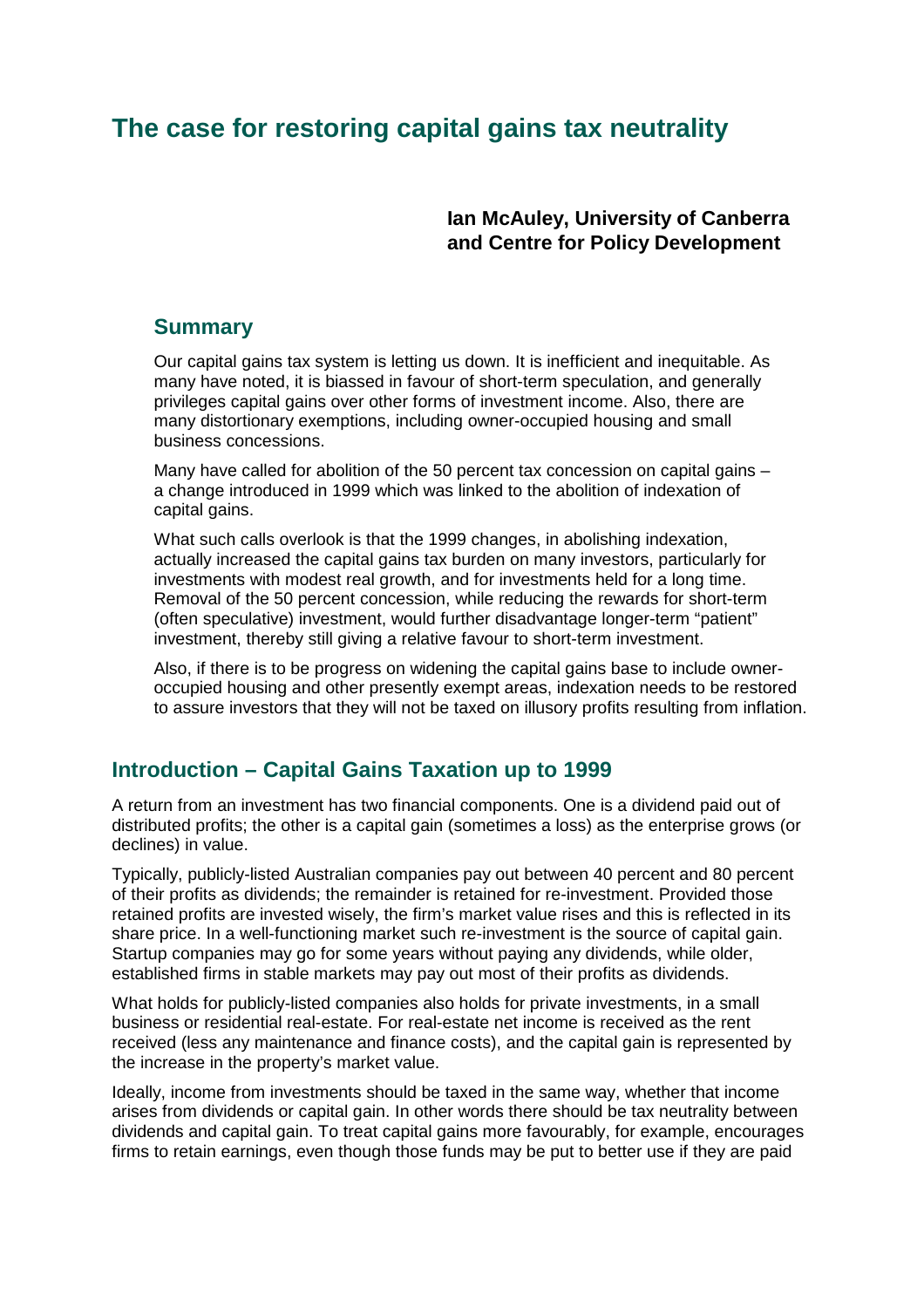out to shareholders who can invest them in more productive enterprises.<sup>1</sup> In terms of equity, any distinction between the treatment of dividends and capital gains favours some investors at the expense of others.

Although neutrality is desirable on both efficiency and equity grounds, it can be difficult to achieve. While taxation of dividends can be straightforward under either a classical system (in which the shareholder receives no credit for company tax already paid) or an imputation system (the present Australian system, under which the shareholder's tax liability is offset by the amount of company tax already paid), there are three complications in taxing capital gains:

First, there are valuation problems in determining one's year-to-year capital gains. In publicly-listed companies they can be calculated on the basis of listed share prices, but these are volatile. For private companies there is no ready measure of market value. Similarly, for some real-estate investments, market values may be difficult to assess with precision.

Second, although a capital gain may accrue to an investor, that does not mean the investor has the means to pay any tax liability, for an accrued gain in an asset's value does not carry any cash flow. In other words, the investor, through capital gains, may be "asset-rich but income-poor".

Third, some of the gain in an asset's monetary value is a result of inflation. That inflationary component is not a real benefit to the investor.

Although there are advocates of capital gains being paid on an annual accrual basis, the approach taken by most governments, including Australia's, is to levy capital gains tax at the time of realization of an asset, normally when an asset is sold for a cash consideration. Two important concessions in Australia include exemption of owner-occupied housing and the exemption of assets transferred to beneficiaries at death. Transfer of assets to at death is not deemed to be a realization (although a gift made before death would be).<sup>2</sup>

Relying on realization overcomes the first two complications, but it does not deal with the third complication, the taxation of illusory gains arising from inflation.

Until 1986 Australia had a very lax régime of capital gains taxation, in that all assets held for more than a year were exempt from capital gains tax (CGT). In 1975 the Taxation Review Committee established by the Commonwealth Government produced a report (The Asprey Report), recommending collection of CGT on investment assets at time of realization, but with indexation to remove the distortion of inflationary gains. That approaches the ideal of achieving neutrality between taxation of income and taxation of capital gains. The Commonwealth implemented this recommendation in 1986. Importantly, however, there was the decision to exclude gains on the family home, and to adopt an asymmetrical approach to capital gains and losses. (Indexation applied only to capital gains; losses were treated on a

<sup>1.</sup> There are two arguments favouring a bias to retained earnings, in that the transaction costs of retention are lower, and in that the firm retaining its earnings is better-informed about risks and returns than the shareholders.

<sup>2.</sup> There are some small capital gains taxes on residual amounts in superannuation funds, accumulated from untaxed contributions.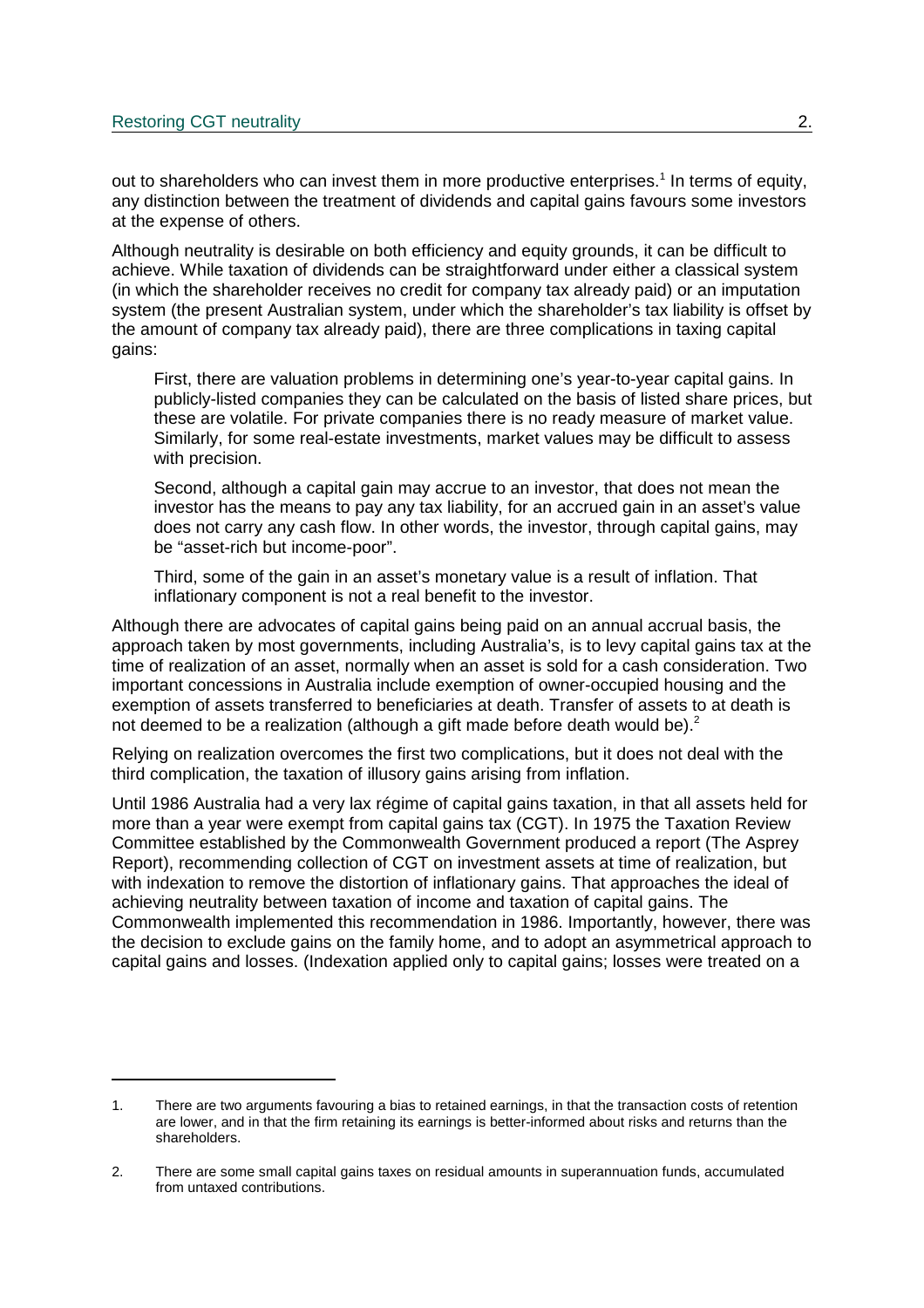nominal basis which did not compensate for inflation.) The basis for indexation was the Consumer Price Index, which is a generally-accepted measure of inflation.<sup>3</sup>

To illustrate the effect of inflation and indexation, consider an investor who bought 1000 BHP shares in early 1986, for a price of \$5.00<sup>4</sup>, and sold them in early 1999 for \$17.00. The shareholder's nominal capital gain would have been \$12.00 a share, or \$12 000. But her gain, discounted by the CPI, would have been calculated by the method below, which brings the 1986 price up to a 1999 equivalent:

| CPI 1986-87                       | 80.4                                      |
|-----------------------------------|-------------------------------------------|
| CPI 1998-99                       | 121.8                                     |
| Adjusted purchase price per share | $= 5.00 \times (121.8 \div 80.4) = $7.57$ |
| Capital gain per share            | $= 17.00 - 7.57 = $9.43$                  |

She would have been liable for payment of CGT only on her real capital gain of \$9 430, rather than her nominal capital gain of \$12 000.

### **The Ralph "Reforms" of 1999**

In 1999, on the advice of the Ralph Review of Business Taxation, the Howard Government abolished indexation of CGT, but allowed a 50 percent discount on the nominal gains on sale of an asset.<sup>5</sup>

Using the above example, the same shareholder would have been taxed on one half of the nominal gain of \$12.00, i.e. \$6.00. To summarize the changes:

| Shareholder's nominal capital gain without indexation                  | \$12 000 |
|------------------------------------------------------------------------|----------|
| Shareholder's capital gain indexed (régime from 1986 to 1999)          | \$9430   |
| Shareholder's capital gain not indexed, discounted (régime since 1999) | \$6 000  |

The 1999 changes were presented as a lowering in the impact of CGT, and the example above illustrates the point. There were two justifications for the changes. One was to reduce complexity, and the other was deliberately to favour lighter treatment of capital gains as a means of attracting investment.

The argument about reducing complexity does not hold up. There was a time when manual calculations of indexation would have been laborious and subject to error, particularly for shareholdings with numerous small capital transactions such as buybacks and dividend

<sup>3.</sup> Use of the CPI as a measure of inflation is not without its critics. The CPI measures only final consumer prices in capital cities, averaging across genders, ages and other demographic groups. For a discussion of the use of the CPI in Australia's CGT system, see Julie Smith "Tax Reform, the GST and Women" (The Australia Institute Background Paper #11, April 2008). Over the long term, however, most indicators of inflation converge.

<sup>4.</sup> The price on 2 January 1986, adjusted for subsequent splits. This, and other illustrative share price data, is taken from the Supertech "Share Price History" CD, with minor rounding adjustments for presentational simplicity. The Asprey CGT provisions took effect for assets purchased after 20 September 1985.

<sup>5.</sup> For superannuation funds the discount is effectively 33.3 percent.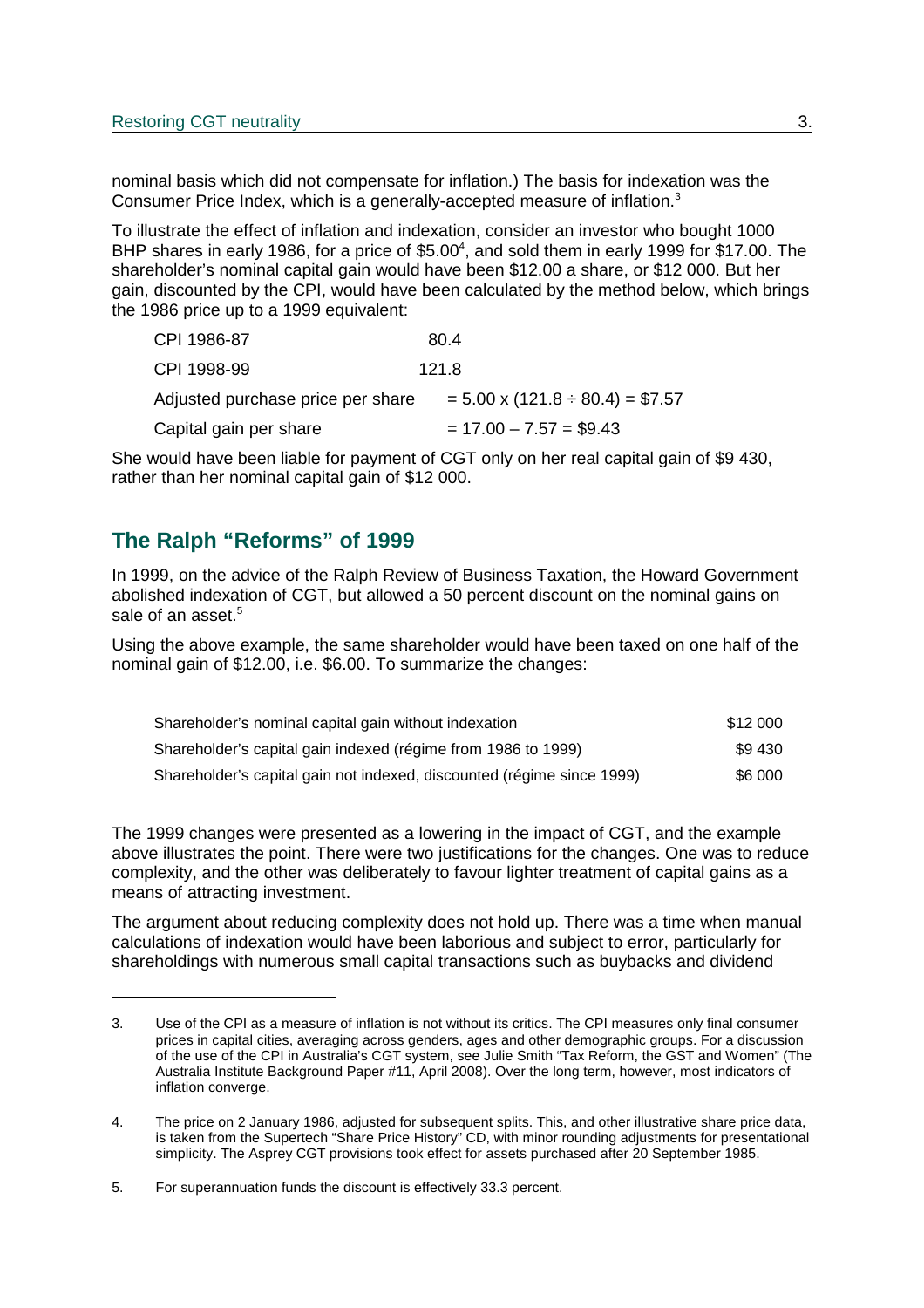reinvestment plans, but even in 1999 there were many desktop accounting packages capable of handling much more complex transactions. Indexation is a well-established practice, in both the public sector (e.g. pensions) and in the private sector (e.g. rents).

What is clear, however, is that from 1999 there has no longer been neutrality between dividends and capital gains.

The argument that privileging capital gains encourages investment is not clear-cut. There is a degree of international tax competition in relation to CGT, and there is the possibility that Australian policymakers feel constrained to keep up with this competition. But, as pointed out by many economists, corporate tax régimes are but one consideration in firms' investment decisions. Also, as shown further on in this paper, the 50 percent concession is of most benefit to investors in the short term (provided a year has passed) before inflation has any significant effect. The 1999 changes were structured so as to privilege short-term capital gains relative to long-term capital gains. Some may say this encourages "financial dynamism" (allowing funds to move quickly); others may suggest that such a skewed incentive encourages de-stabilizing speculation – another term for "financial dynamism".

One consequence of privileging short-term capital gains is that it can set off a positive feedback cycle of rising asset prices, fed by increasing investments in the expectation of higher capital gains – in other words a speculative bubble. The present financial crisis, which has seen the collapse of share and real-estate bubbles in most countries, can be attributed to many causes, but there is a strong possibility that permissive taxation treatment of capital gains will be found to be one of the causes.

The greatest distortion of the 1999 changes, however, is that they discriminate between different types of businesses and different types of investments.

The BHP example, used above, is the typical illustration of the effects of those changes. But BHP is a firm which has been undergoing a long period of growth. Consider a different example – an investor who bought 1000 Commonwealth Bank shares (a popular holding among small investors) in 2001 for a price of \$28.00 and sold them in early 2009 for \$35.00 – possibly because of liquidity needs in the financial crisis. Over that same period the CPI has risen from 130.3 to 165.8. Had indexation remained, the adjusted purchase price would have been \$35.62 (= 28.00 x (165.8  $\div$  130.3)). There would have been no assessed capital gain under the indexation system. To summarize:

| Shareholder's nominal capital gain without indexation                  | \$7 000 |
|------------------------------------------------------------------------|---------|
| Shareholder's capital gain indexed (régime from 1986 to 1999)          | SO.     |
| Shareholder's capital gain not indexed, discounted (régime since 1999) | \$3 500 |

Contrary to popular perception, the 1999 changes did not universally lower CGT. They did so only for those assets which were enjoying growth at rates above inflation. For many transactions there has actually been an increase in assessed CGT.

In any economy there is a spectrum of corporate performance. Some firms experience strong growth, while others have little growth. Some firms are in growing markets while others are in mature industries with stable markets. Many people in small business deliberately constrain the size of their enterprises.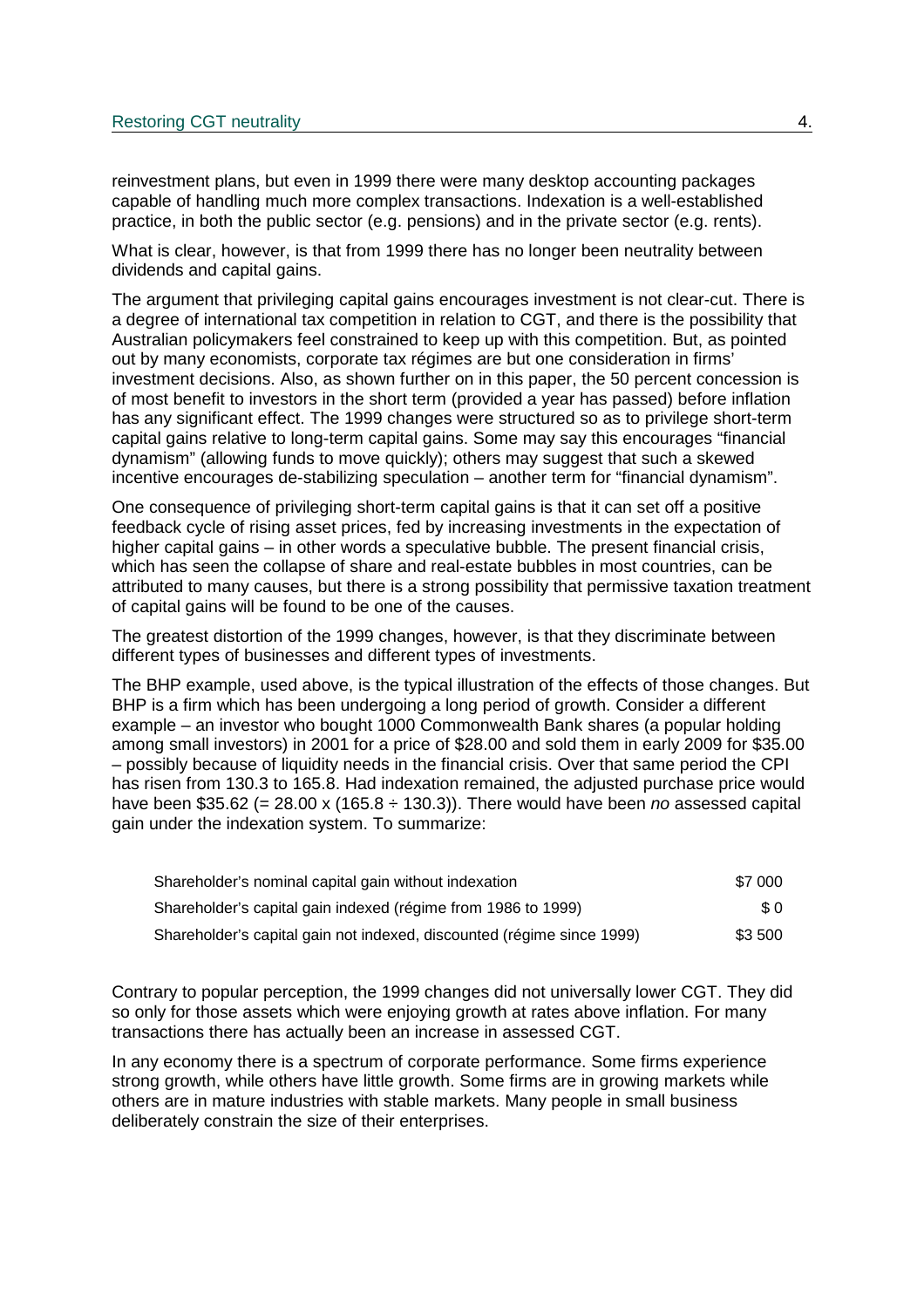In such situations, where the capital value of a company remains stable in real terms, any system of CGT which fails to discount for inflationary effects will be taxing illusory (inflationary) capital gains.

In recognition of at least some of these distortions, following the 1999 changes several concessions were made to small businesses, resulting in some transactions, such as disposal of a business on retirement and rollover of a business, being exempt from CGT altogether. These are listed in David Ingles' recent assessment of Australia's CGT system.<sup>6</sup>

This means that all small businesses which meet the specified criteria are exempt from CGT, whether they have made a real capital gain or not. Under the previous indexation system, only those businesses without a real capital gain would have been exempt from CGT, while others would have been assessed on their real gain. In trying to compensate for the distortion resulting from non-indexation, the Government introduced another distortion, which treated all small businesses in the same way, whether they were growing or not, and completely ignored other classes of business.

## **Reforming CGT – restoring indexation**

Many people concerned with reforming CGT are calling for abolition of the 1999 changes. David Ingles, for example, calls for abolition of the 50 percent discount and of the small business exemptions.

This focus on the 50 percent discount is understandable. It has richly rewarded short-term speculation, particularly for assets held just over a year – which is far too short for any serious commitment. Under the previous arrangements any capital gain would have been discounted only by the rate of inflation – in the order of two to four percent – rather than by 50 percent.

But, as illustrated, the abolition of indexation is another significant distortion in the 1999 changes, which, for many low-growth assets, actually increases the amount of assessed capital gains.

For assets held for a long time, even modest inflation can have a dramatic effect on assessed capital gains when there is no indexation.

For a typical growth investment, rising in real value at 2.0 percent a year, Table 1 on the next page illustrates the effects of different CGT régimes under different inflationary scenarios for a 30 year investment. The three régimes are:

- (1) The 1986 to 1999 system of indexation.
- (2) The present system without indexation but with a 50 percent discount.
- (3) A system without indexation and without the 50 percent discount.

<sup>6.</sup> David Ingles "Tax equity: Reforming capital gains taxation in Australia" The Australia Institute Technical Brief #1 2009 (www.tai.org.au). Also available on the TaxWatch website www.taxwatch.org.au.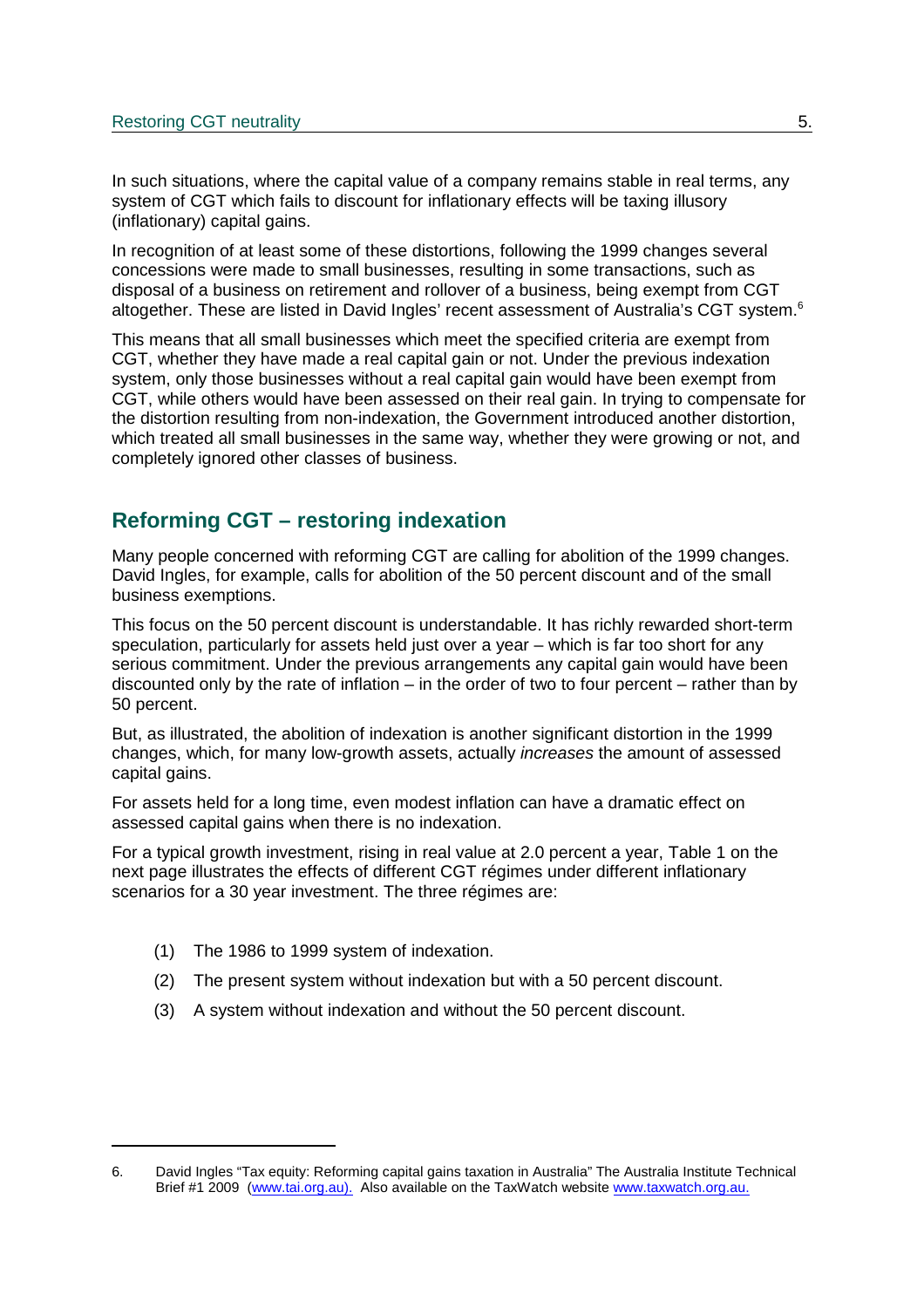#### **Table 1. Assessed capital gain on a \$1000 asset with compound 2.0 percent real annual growth over 30 years**

|                                          | Annual inflation |       |         |         |
|------------------------------------------|------------------|-------|---------|---------|
|                                          | $0.0\%$          | 1.5%  | $3.0\%$ | 4.5%    |
| 1. With indexation                       | 812              | 1 268 | 1.969   | 3 0 3 9 |
| 2. Without indexation, with 50% discount | 406              | 916   | 1 698   | 2892    |
| 3. Without indexation, without discount  | 812              | 1 832 | 3.396   | 5 7 8 4 |

What stands out from this table is:

- if there is no inflation, the 50 percent discount method gives a large privilege to capital gains;
- if there is no inflation, removing the 50 percent discount restores the pre-1999 neutrality (because there is no inflation to index);
- if inflation is around three percent (the Reserve Bank target range until recently), the 1999 changes approximate the previous system for such long-term investments;
- if inflation is around three percent, removing the 50 percent discount nearly doubles the assessed capital gain.

This analysis may read like a defence of the 1999 changes, at least for long-term investments. But not all investments enjoy steady, real growth of two percent, and some do not grow at all. Table 2 illustrates the same effects for a capital-stable investment.

#### **Table 2. Assessed capital gain on a \$1000 asset without real growth over 30 years**

|                                       | Inflation   |      |         |       |
|---------------------------------------|-------------|------|---------|-------|
|                                       | <u>በ በ%</u> | 1.5% | $3.0\%$ | 4.5%  |
| With indexation                       |             |      |         |       |
| Without indexation, with 50% discount |             | 282  | 714     | 1.373 |
| Without indexation, without discount  |             | 564  | 1 428   | 2 746 |

In the absence of inflation, all three policies result in a zero assessment of capital gains for such capital-stable investments. But under quite modest inflation even the post 1999 changes result in a significant assessment of nominal capital gains, and the removal of the 50 percent discount doubles the distortion.

In sum, removal of the 50 percent discount would add another distortion into an already distorted system, except for the unlikely case that there will be no inflation in the future. It would be particularly onerous on assets with low real growth, for it simply doubles the distortion introduced in the 1999 changes. (For assets with negative real growth, such as perhaps a house in a country town, or a shareholding that has to be realized when the market is down, the effects are even more stark.)

The solution which stands out from this analysis is simply to restore the pre-1999 indexation method.<sup>7</sup>

<sup>7.</sup> It may need some minor modifications, particularly in relation to real capital losses.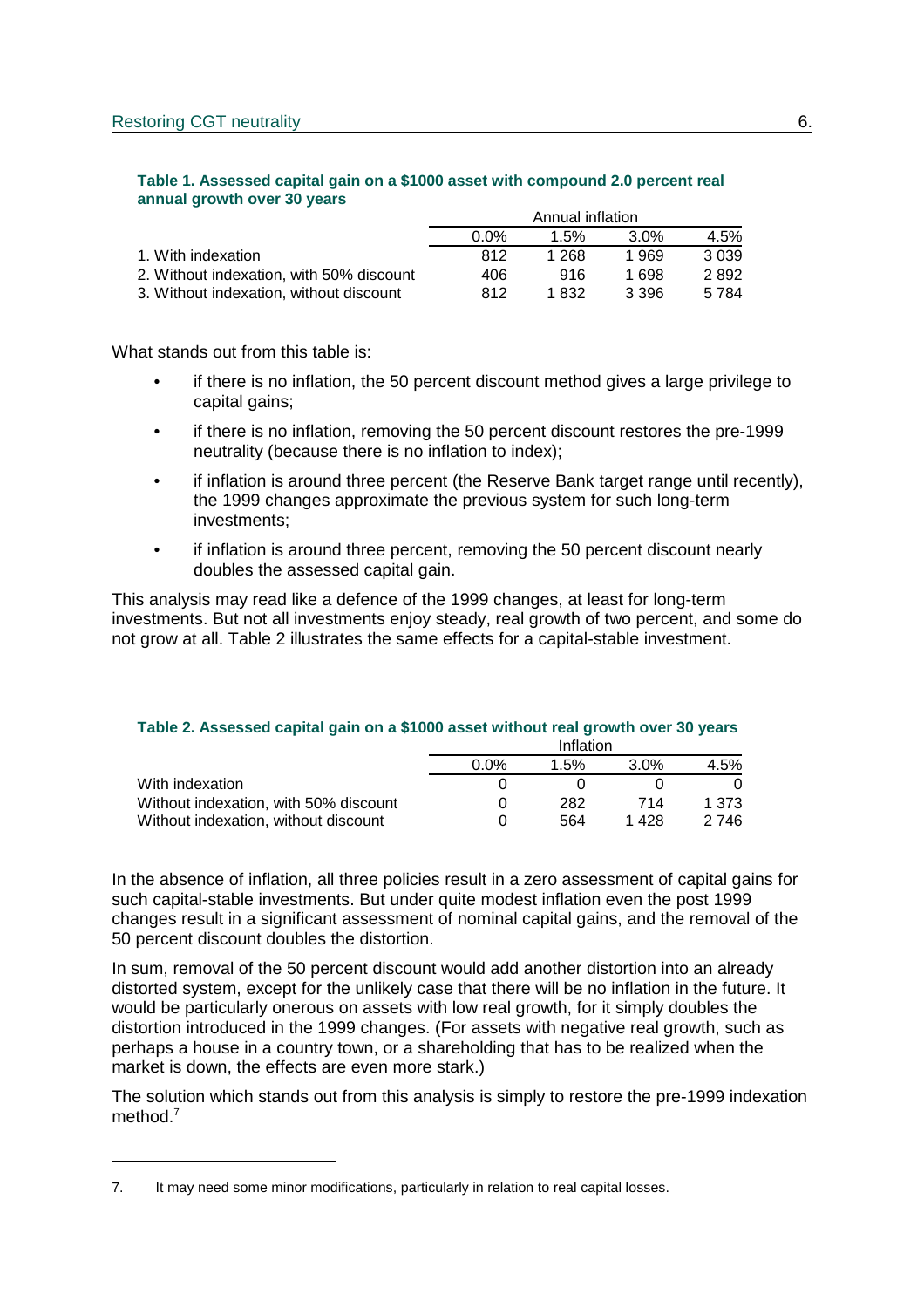Some commentators, including Ingles, have correctly commented that in a low-inflation environment indexation is not particularly important. Technically this is correct, particularly if firms are enjoying strong real growth. But low inflation and high growth are both brave assumptions.

In the current phase of the economic cycle it is difficult to imagine the inflationary times of the 1970s and 1980s (see Figure 1). Over the last fifteen years we have come to expect monetary policy to keep inflation in the two to three percent range, but in reality such stability has been rare. Also, we have had it easy, enjoying the deflationary benefits of lowered tariffs, intense price competition from low-cost economies (particularly China), the benefits of new information technologies, and, more recently, a retreat of oil prices.

There is no guarantee, however, that these conditions will be sustained. In time China will revalue its currency, oil prices will rise, the gains from tariff reductions will have been exhausted, and we will be bearing increased costs resulting from our previous neglect of environmental degradation and from adjusting to climate change. Also, it is likely that as the world emerges from the current recession, many countries will sustain eased monetary policies to allow modest inflation to reduce the nominal burden of personal and government debt.<sup>8</sup> While we are likely to be spared the extreme inflation resulting from the mid-1970s shocks, the recent era of low inflation may be atypical.



On growth and investment returns, we should also recognize that the period from 1980 up to 2008 has been atypical. High immigration, unsustainable exploitation of some natural resources and strong demand for coal and iron ore, have combined to give Australia a strong economic run over the last thirty years, aided by a boost of significant structural reform in the 1980s. Even once the present economic difficulties are behind us, Australia may be looking at a sustained period of more modest growth and therefore more modest investment returns – and therefore lower capital gains. Another contribution to lower capital

<sup>8.</sup> A possibility already reflected in rising long term bond yields.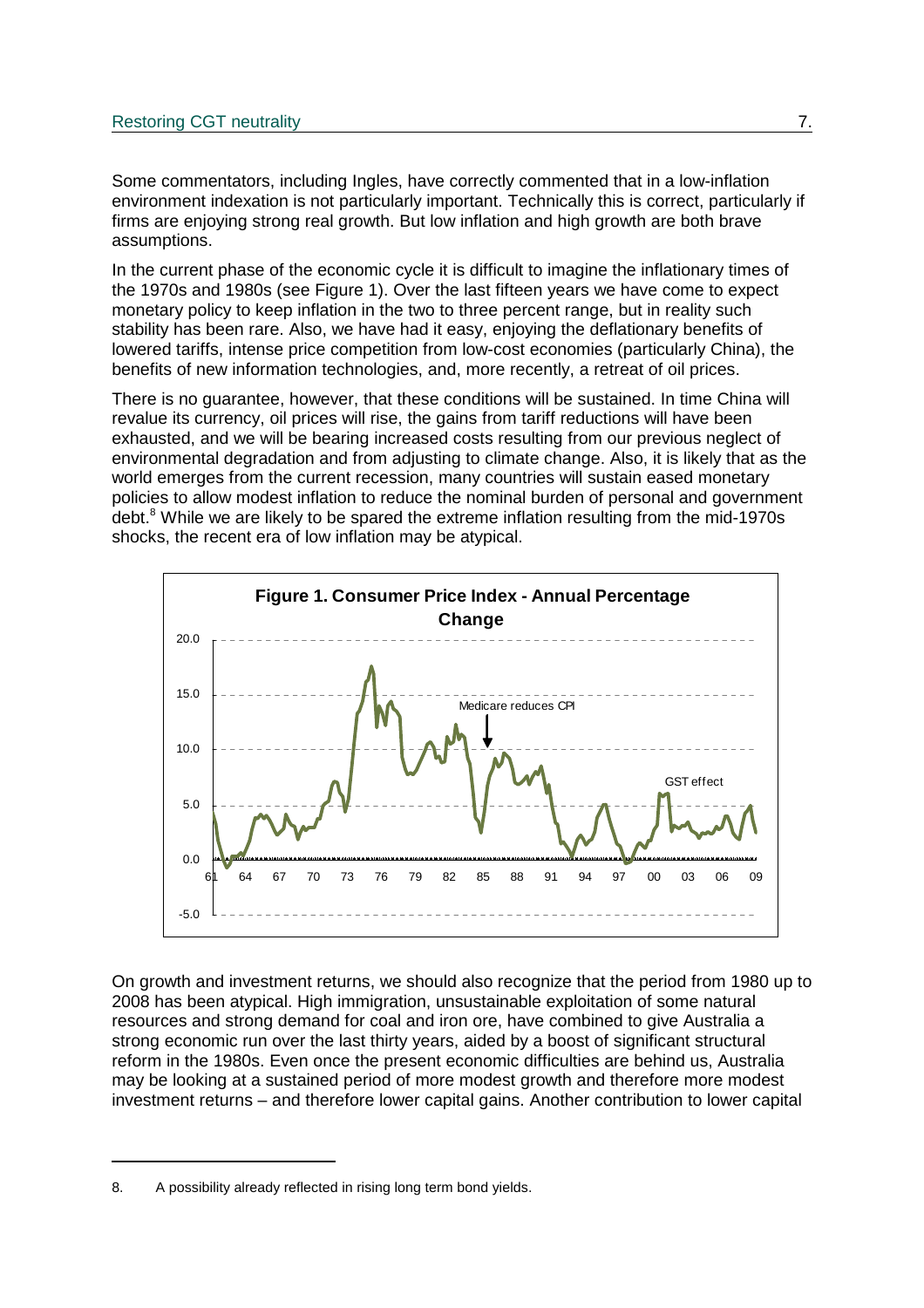gains may be a trend more conservative corporate financing, with less dependence on debt and more on equity.

Indeed, a CGT system that does not penalize long-term investment through taxing inflationary gains, and which does not penalize firms with modest but sustained growth, is ideal for such times.

Restoration of indexation would also make it easier for governments to apply CGT to presently exempt areas, including small business and owner-occupied residential property, and to deem a capital gain to have taken place at death. Without indexation any tax on owner-occupied residential property is likely to be highly distortionary and inequitable, and politically unacceptable as people realize that much of the capital gain on their homes is simply the result of inflation.

Over the long term nominal prices of residential property generally rise, but there is no guarantee on real prices. (A quick observation of trends in Japan, the Netherlands and now the USA confirms that residential property prices can fall.) In Australia one realistic scenario is that real prices in desirable inner-city and coastal locations will rise in real terms, while in far-flung suburbs and small country towns real prices will fall – but over a long period nominal prices will hold up or rise, depending on inflation. It is no coincidence that falling house prices are regionally correlated with low income and other indicators of disadvantage. There would be equity gains in applying CGT to owner-occupied residential housing on a realization basis, with indexation, and using some of the revenue from sales with real gains to compensate those who suffer real losses on sale.

A combination of deemed realization of capital gains on death and indexation would help overcome some of the "lock in" incentives presently applied to those who hold shares and similar securities for a long time. With an accumulating CGT liability resulting from inflation, there is a significant incentive for people to hold on to such securities until retirement, when their assessable income and therefore their marginal tax rate reduces. And the inevitability of a deemed realization of a CGT event on death would remove any relative penalty for disposing of a security during one's lifetime.

Of course there is another distortion in our tax system resulting from a disregard of inflation. Our tax system allows borrowers full tax deductibility of the nominal interest on loans, and assesses lenders' income on the full nominal interest received. This applies even though a part of interest paid or received is simply a compensation for the fact that loans, being denominated in nominal terms, lose their value over time. A neutral tax system would allow borrowers to claim tax deductibility only on the real component of interest paid, and would similarly assess lenders' income only on the real component of interest received.

Such a reform, in making borrowing less attractive, would probably remove much of the incentive for borrowers to borrow heavily to invest in equities and housing. Many investors take advantage of the present tax deductibility on borrowing to structure their investments to make a significant tax loss – a phenomenon often referred to as "negative gearing".<sup>9</sup> This practice has made real-estate investment particularly attractive for small investors: such investment is privileged because deductibility of the inflationary component of interest combined with an allowance for depreciation is effectively a double-counting of capital. Most commentators on housing reasonably consider that this phenomenon has driven up the price of rental accommodation.

<sup>9.</sup> An investment is truly "negatively geared" if the value of equity exceeds the value of debt. In common parlance in Australia "negative gearing" refers to investment situations in which the value of dividends or net rental exceeds the cost of interest paid to service the investment.